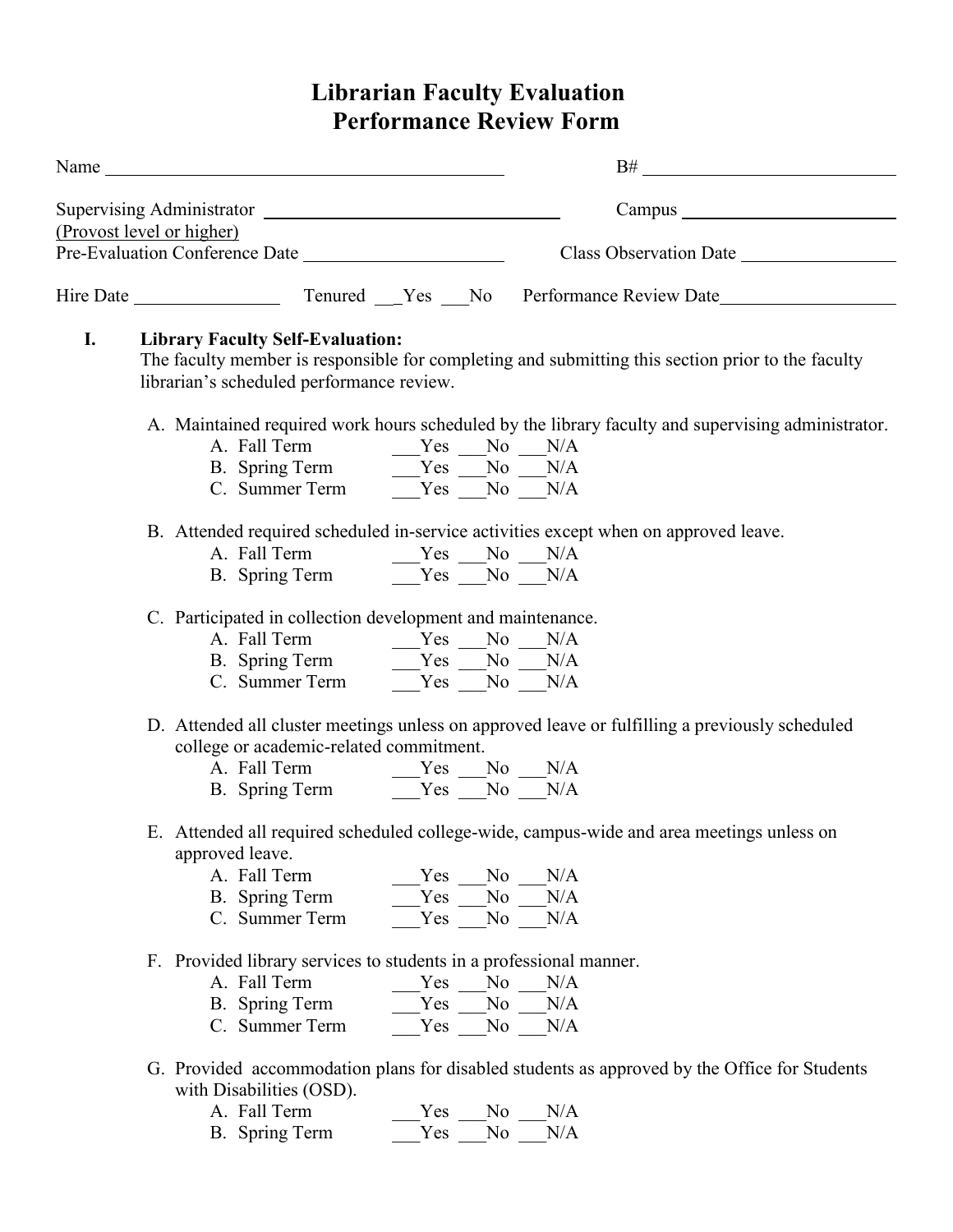C. Summer Term  $Yes$  No N/A

- H. Attended graduation ceremony unless excused or on approved leave.
	- A. Fall Term \_\_\_\_\_\_Yes \_\_\_No \_\_\_N/A B. Spring Term \_\_\_\_\_Yes \_\_\_No \_\_\_N/A

The follow questions should be completed only if the library faculty is teaching a course or part of a course

I. Distributed or posted the syllabus to students by the end of the first week of class and submitted a copy to the supervising administer.

| A. Fall Term   | Yes No N/A |  |
|----------------|------------|--|
| B. Spring Term | Yes No N/A |  |

- C. Summer \_\_\_Yes \_\_\_No \_\_\_N/A
- J. Attended all scheduled classes except when on approved leave.

| A. Fall Term   |  | $Yes$ No N/A |
|----------------|--|--------------|
| B. Spring Term |  | $Yes$ No N/A |

- C. Summer \_\_\_Yes \_\_\_No \_\_\_N/A
- K. Participated in developing, revising and implementing a course

| A. Fall Term          | Yes.       | No. | N/A |
|-----------------------|------------|-----|-----|
| <b>B.</b> Spring Term | <b>Yes</b> | No. | N/A |
| C. Summer             | Yes        | Nο  | N/A |

**By completing this section, I affirm that I have met the primary and other responsibilities as contained in the faculty Collective Bargaining Agreement.**

**Faculty signature Print name Date** 

### **II. Library Faculty Development and Self-Assessment**

The library faculty member is responsible for completing this section prior to the scheduled Librarian performance review or by April 1<sup>st</sup>, whichever comes first. This section must be completed using the Faculty Professional Development System via Banner. Submit documentation for each entry (meeting minutes, proof of attendance/CEUs, programs, etc.). Record number of points accrued per section below. Faculty are required to have a minimum of 3 points in Section II.

A. Points for campus, college, cluster or other EFSC-related committees

- B. Points for community or professional projects
- C. Points for professional organizations, publications, or presentations of scholarly or professional work  $\overline{\phantom{a}}$
- D. Points for attendance at professional meetings, continuing education credits, graduate level courses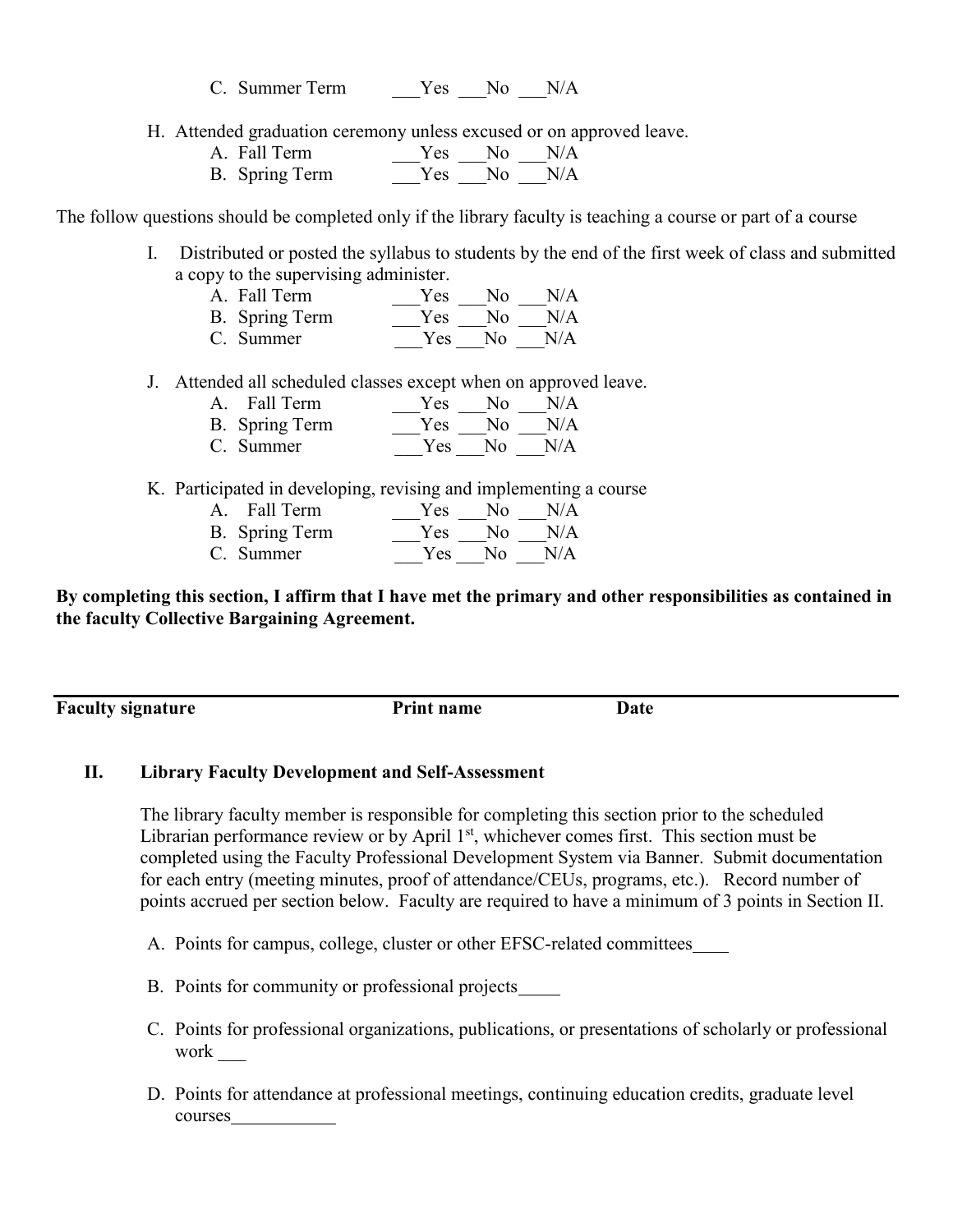- E. Points for instructional development such as enhanced teaching strategies, new course development, WIDS conversions, curriculum revisions, etc.
- F. Other contributions that may not be included in the system and have been approved by your supervising administrator:

Reflection: How have the experiences above enhanced your teaching and/or personal and professional growth since the last review?

#### **III. Student enhancement**

A. What was your most positive teaching/student support experience since your last review?

 $\mathcal{L}_\mathcal{L} = \{ \mathcal{L}_\mathcal{L} = \{ \mathcal{L}_\mathcal{L} = \{ \mathcal{L}_\mathcal{L} = \{ \mathcal{L}_\mathcal{L} = \{ \mathcal{L}_\mathcal{L} = \{ \mathcal{L}_\mathcal{L} = \{ \mathcal{L}_\mathcal{L} = \{ \mathcal{L}_\mathcal{L} = \{ \mathcal{L}_\mathcal{L} = \{ \mathcal{L}_\mathcal{L} = \{ \mathcal{L}_\mathcal{L} = \{ \mathcal{L}_\mathcal{L} = \{ \mathcal{L}_\mathcal{L} = \{ \mathcal{L}_\mathcal{$  $\mathcal{L}_\text{max}$  , and the contribution of the contribution of the contribution of the contribution of the contribution of the contribution of the contribution of the contribution of the contribution of the contribution of t

B. Discuss your perception of student success in your classes/area of instruction since your last review.

 $\mathcal{L}_\text{max}$  , and the contribution of the contribution of the contribution of the contribution of the contribution of the contribution of the contribution of the contribution of the contribution of the contribution of t  $\mathcal{L}_\text{max} = \mathcal{L}_\text{max} = \mathcal{L}_\text{max} = \mathcal{L}_\text{max} = \mathcal{L}_\text{max} = \mathcal{L}_\text{max} = \mathcal{L}_\text{max} = \mathcal{L}_\text{max} = \mathcal{L}_\text{max} = \mathcal{L}_\text{max} = \mathcal{L}_\text{max} = \mathcal{L}_\text{max} = \mathcal{L}_\text{max} = \mathcal{L}_\text{max} = \mathcal{L}_\text{max} = \mathcal{L}_\text{max} = \mathcal{L}_\text{max} = \mathcal{L}_\text{max} = \mathcal{$ 

 $\mathcal{L}_\text{max} = \mathcal{L}_\text{max} = \mathcal{L}_\text{max} = \mathcal{L}_\text{max} = \mathcal{L}_\text{max} = \mathcal{L}_\text{max} = \mathcal{L}_\text{max} = \mathcal{L}_\text{max} = \mathcal{L}_\text{max} = \mathcal{L}_\text{max} = \mathcal{L}_\text{max} = \mathcal{L}_\text{max} = \mathcal{L}_\text{max} = \mathcal{L}_\text{max} = \mathcal{L}_\text{max} = \mathcal{L}_\text{max} = \mathcal{L}_\text{max} = \mathcal{L}_\text{max} = \mathcal{$  $\mathcal{L}_\text{max} = \mathcal{L}_\text{max} = \mathcal{L}_\text{max} = \mathcal{L}_\text{max} = \mathcal{L}_\text{max} = \mathcal{L}_\text{max} = \mathcal{L}_\text{max} = \mathcal{L}_\text{max} = \mathcal{L}_\text{max} = \mathcal{L}_\text{max} = \mathcal{L}_\text{max} = \mathcal{L}_\text{max} = \mathcal{L}_\text{max} = \mathcal{L}_\text{max} = \mathcal{L}_\text{max} = \mathcal{L}_\text{max} = \mathcal{L}_\text{max} = \mathcal{L}_\text{max} = \mathcal{$ 

| c. What did you do to ensure student success?                    |     |                |           |
|------------------------------------------------------------------|-----|----------------|-----------|
| 1. I used the Early Alert system.                                | Yes | N <sub>0</sub> | NA        |
| 2. I recommended academic support resources such as the Learning |     |                |           |
| Lab, Library Writing Center or another college writing service.  | Yes | N <sub>0</sub> | NA        |
| 3. I participated in the Core Scholar Program.                   | Yes | No             | <b>NA</b> |
| 4. I offered group tutoring or other remediation.                | Yes | N <sub>0</sub> | NA        |
| 5. I made other changes based on student feedback                | Yes | N <sub>0</sub> | NA        |
| Comments:                                                        |     |                |           |
|                                                                  |     |                |           |

 d. Comment on your overall performance in the area of ensuring student success in your area of instruction.

 $\mathcal{L}_\text{max} = \frac{1}{2} \sum_{i=1}^n \mathcal{L}_\text{max}(\mathbf{z}_i - \mathbf{z}_i)$ e. What limitations to increasing student success have you encountered in your area of instructions?

 $\mathcal{L}_\mathcal{L} = \{ \mathcal{L}_\mathcal{L} = \{ \mathcal{L}_\mathcal{L} = \{ \mathcal{L}_\mathcal{L} = \{ \mathcal{L}_\mathcal{L} = \{ \mathcal{L}_\mathcal{L} = \{ \mathcal{L}_\mathcal{L} = \{ \mathcal{L}_\mathcal{L} = \{ \mathcal{L}_\mathcal{L} = \{ \mathcal{L}_\mathcal{L} = \{ \mathcal{L}_\mathcal{L} = \{ \mathcal{L}_\mathcal{L} = \{ \mathcal{L}_\mathcal{L} = \{ \mathcal{L}_\mathcal{L} = \{ \mathcal{L}_\mathcal{$  $\mathcal{L}_\mathcal{L} = \{ \mathcal{L}_\mathcal{L} = \{ \mathcal{L}_\mathcal{L} = \{ \mathcal{L}_\mathcal{L} = \{ \mathcal{L}_\mathcal{L} = \{ \mathcal{L}_\mathcal{L} = \{ \mathcal{L}_\mathcal{L} = \{ \mathcal{L}_\mathcal{L} = \{ \mathcal{L}_\mathcal{L} = \{ \mathcal{L}_\mathcal{L} = \{ \mathcal{L}_\mathcal{L} = \{ \mathcal{L}_\mathcal{L} = \{ \mathcal{L}_\mathcal{L} = \{ \mathcal{L}_\mathcal{L} = \{ \mathcal{L}_\mathcal{$ 

### **IV.The following section is to be completed by the Supervising Administrator (Provost level or higher) prior to the post-observation meeting:**

| a. The faculty member posted and maintained scheduled hours as |            |            |  |
|----------------------------------------------------------------|------------|------------|--|
| required for maintenance of library coverage during posted     |            |            |  |
| hours within limitations specified by the contract and as      |            |            |  |
| approved by the supervising administrator                      |            | Yes No N/A |  |
|                                                                |            |            |  |
| b. The faculty member maintained required credentials for      | Yes No N/A |            |  |
| their subject matter.                                          |            |            |  |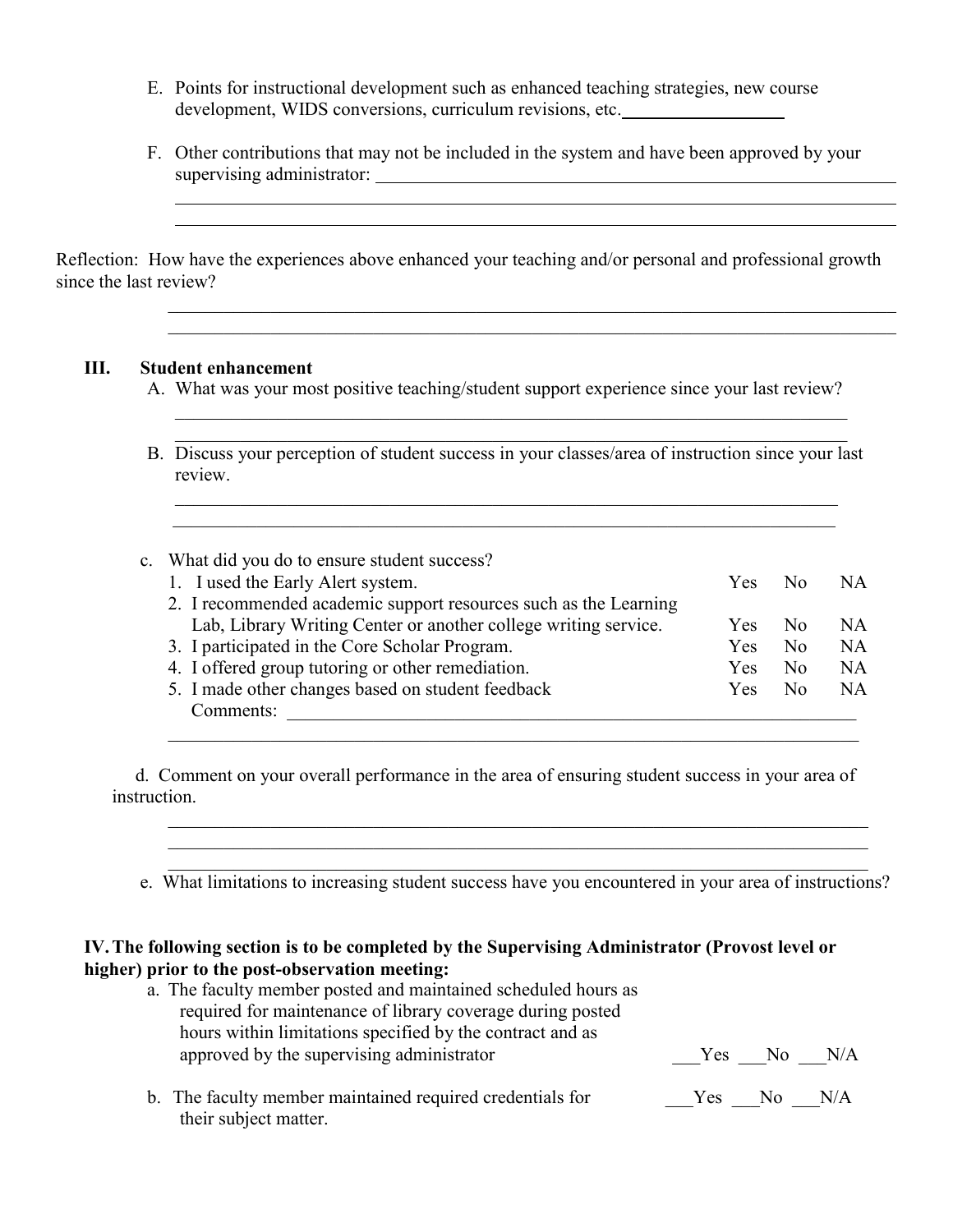|                  | c. The faculty member attended all discipline and curriculum<br>cluster meetings that did not interfere with her or his teaching    |        |              |  |
|------------------|-------------------------------------------------------------------------------------------------------------------------------------|--------|--------------|--|
|                  | schedules or approved leave times.                                                                                                  |        | $Yes$ No N/A |  |
|                  | d. The faculty member participated in committees when appointed<br>and attended all meetings that did not interfere with her or his |        |              |  |
|                  | teaching schedules or approved leave times.                                                                                         |        | Yes No N/A   |  |
|                  | e. The faculty member attended all in-service days that did not<br>interfere with approved leave times.                             |        | Yes No N/A   |  |
| f.               | The faculty member participated in revision of collections and<br>implementation of new information technology materials.           | Yes No | N/A          |  |
| <b>Comments:</b> |                                                                                                                                     |        |              |  |
|                  |                                                                                                                                     |        |              |  |
|                  |                                                                                                                                     |        |              |  |
|                  |                                                                                                                                     |        |              |  |

**V. List the Goals from the Previous Evaluation and to what degree each was achieved.**

**VI. Goals for the Upcoming Academic Year (to be filled out jointly by the Supervising Administrator (Provost level or higher) and the faculty member):**

# **A. Discipline/Program-related goals for the next cycle:**

| 1. Do you plan to join a college committee?                                          | <b>Yes</b> |                |
|--------------------------------------------------------------------------------------|------------|----------------|
| If so, which committee?                                                              |            |                |
| 2. Do you plan to implement a new programmatic assessment?                           | Yes.       | N٥             |
| If so, describe                                                                      |            |                |
|                                                                                      |            |                |
| 3. Do you plan to revise or write new curriculum for your program or discipline? Yes |            | N <sub>0</sub> |
| Please comment on implementation of curriculum revision in III. F.                   |            |                |
| Other:                                                                               |            |                |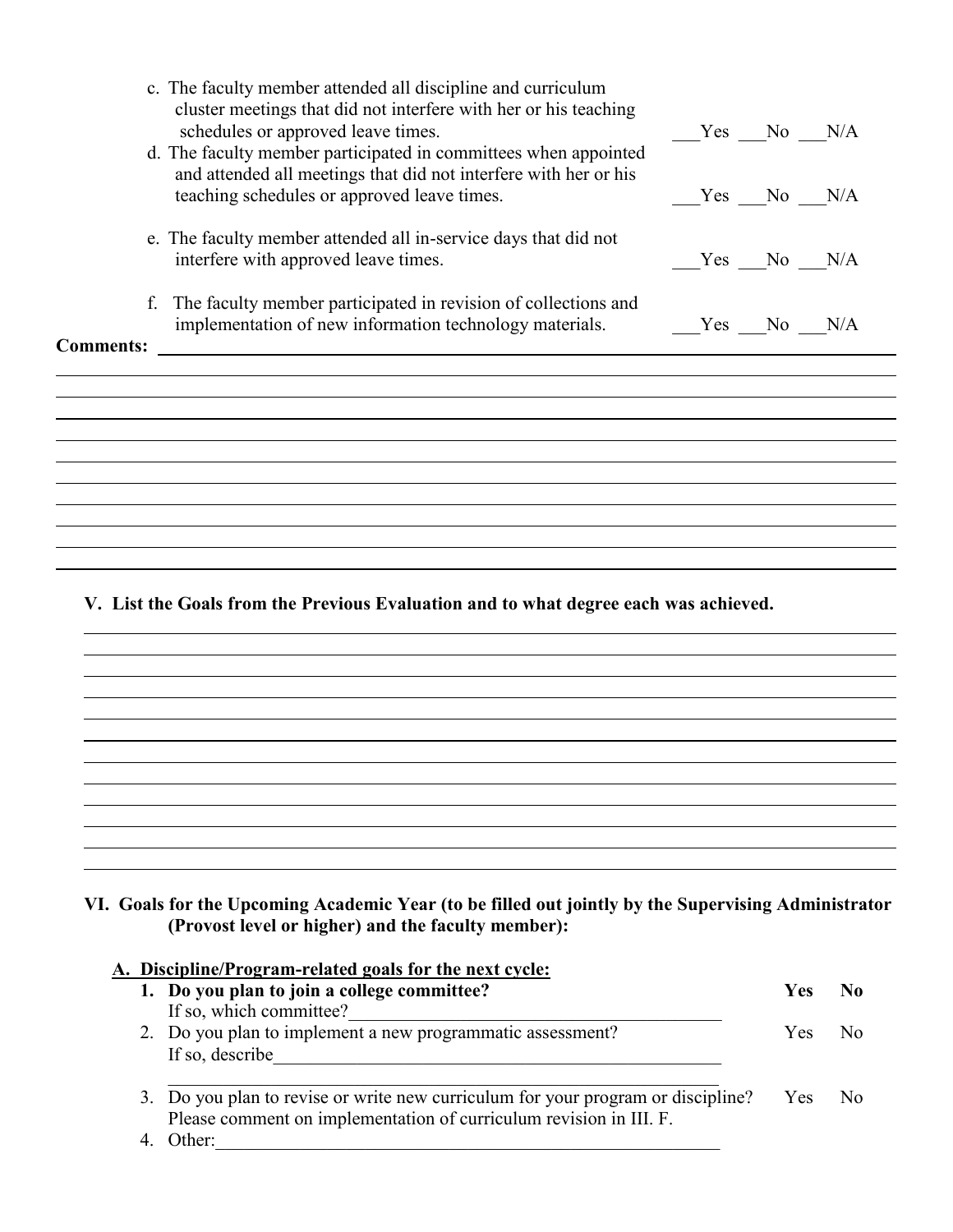|      | <b>B.</b> Professional Development goals for the next cycle:<br>1. Do you plan to complete a graduate level course?                                                                                                                        | Yes            | N <sub>0</sub> |
|------|--------------------------------------------------------------------------------------------------------------------------------------------------------------------------------------------------------------------------------------------|----------------|----------------|
|      | a. In your discipline?                                                                                                                                                                                                                     | Yes            | N <sub>0</sub> |
|      | Comment:                                                                                                                                                                                                                                   |                |                |
|      | b. Outside your discipline?                                                                                                                                                                                                                | Yes            | N <sub>0</sub> |
|      |                                                                                                                                                                                                                                            |                |                |
|      | Comment: 2. Do you plan to publish an article, book, or juried work?                                                                                                                                                                       | Yes            | N <sub>0</sub> |
|      | Comment:                                                                                                                                                                                                                                   |                |                |
|      | 3. Other: $\frac{1}{2}$ Other:                                                                                                                                                                                                             |                |                |
|      | <b>C. Community Service goals for the next cycle:</b>                                                                                                                                                                                      |                |                |
|      | 1. Do you plan to serve on or establish a community advisory board?<br>Comment:                                                                                                                                                            | Yes            | N <sub>0</sub> |
|      | Comment: $\frac{1}{2}$ . Do you plan to participate in >20 hours of community service?<br>Comment:                                                                                                                                         | Yes            | N <sub>0</sub> |
|      |                                                                                                                                                                                                                                            |                |                |
|      | <b>D.</b> Student Success goals for the next cycle:                                                                                                                                                                                        |                |                |
|      | 1. Do you plan to implement new technologies.                                                                                                                                                                                              | Yes            | N <sub>0</sub> |
|      | Comment:<br>2. Do you plan to revise or develop curriculum to improve student success.                                                                                                                                                     |                |                |
|      | Comment:                                                                                                                                                                                                                                   | Yes            | N <sub>0</sub> |
|      | S. Do you plan to implement specific learning assessments.                                                                                                                                                                                 | Yes            | N <sub>o</sub> |
|      | Comment:<br>Comment: Comment: Commentor Commentor and Comments and Comments and Comments and Comments and Comments and Comments and Comments and Comments and Comments and Comments and Comments and Comments and Comments and Comments an | Yes            | N <sub>o</sub> |
|      | Comment:<br>5. Are there other strategies you plan to use to improve student success?                                                                                                                                                      | Yes            | N <sub>0</sub> |
|      | Comment:                                                                                                                                                                                                                                   |                |                |
|      |                                                                                                                                                                                                                                            |                |                |
| VII. | Formal Classroom Observation (to be conducted by the supervising Provost or designee)                                                                                                                                                      |                |                |
|      | The faculty member:<br>A. Communicated in a manner to encourage student engagement<br>and interest.                                                                                                                                        | $Yes$ No $N/A$ |                |
|      | B. Accommodated students with disabilities when provide with notice<br>by the student and the OSD.                                                                                                                                         | $Yes$ No $N/A$ |                |
|      | C. Demonstrated knowledge of the library facilities.                                                                                                                                                                                       | Yes No N/A     |                |
|      | D. Demonstrated knowledge of information science.                                                                                                                                                                                          | $Yes$ No $N/A$ |                |

 $\mathcal{L}_\text{max}$  and the contract of the contract of the contract of the contract of the contract of the contract of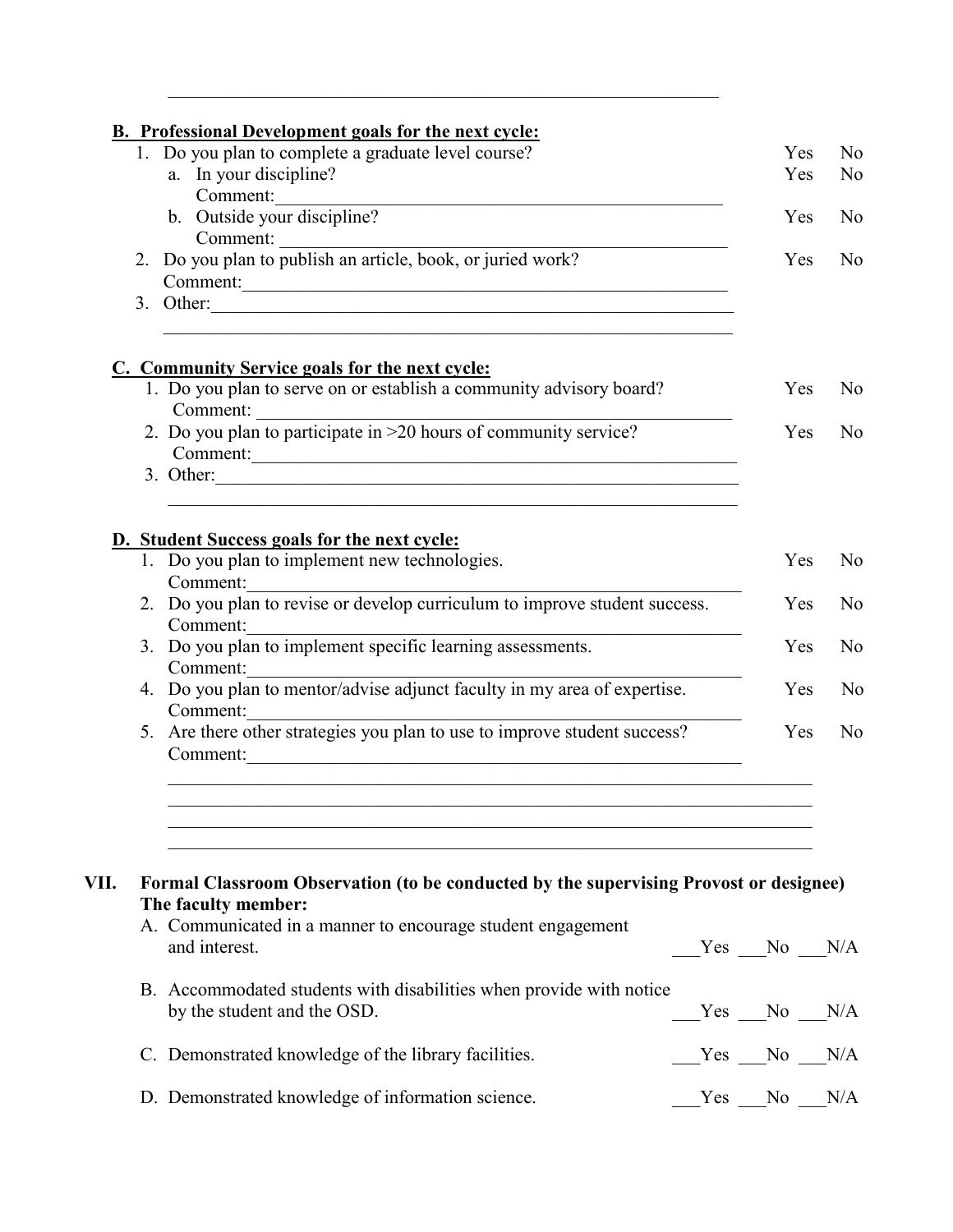| <b>Comments:</b> |                                                                                                  |                |  |
|------------------|--------------------------------------------------------------------------------------------------|----------------|--|
|                  | K. Treated students with respect.                                                                | $Yes$ No $N/A$ |  |
|                  | J. Was well prepared and organized.                                                              | $Yes$ No $N/A$ |  |
| L.               | Communicated clearly.                                                                            | $Yes$ No $N/A$ |  |
|                  | H. Made the orientation or activity relevant to the student's needs. _____Yes ___No ___N/A       |                |  |
|                  | G. Answered student's questions clearly.                                                         | $Yes$ No $N/A$ |  |
|                  | F. Used germane and clearly understood handouts, multimedia<br>presentations or other materials. | $Yes$ No $N/A$ |  |
|                  | E. Demonstrated knowledge of library technologies immediately<br>available to students.          | Yes No N/A     |  |

### **VIII. Based upon this evaluation, I consider the faculty member's overall performance to be:**

- \_\_\_\_Outstanding, recommend for continuation
- \_\_\_\_Satisfactory, recommend for continuation
- Acceptable, but some improvement needed (complete section below)
- Unsatisfactory (complete section below)

### **Feedback from Supervising Administrator:**

### **IX.Plan of Action (if needed):**

A. Time-frame is set for determining improvement.